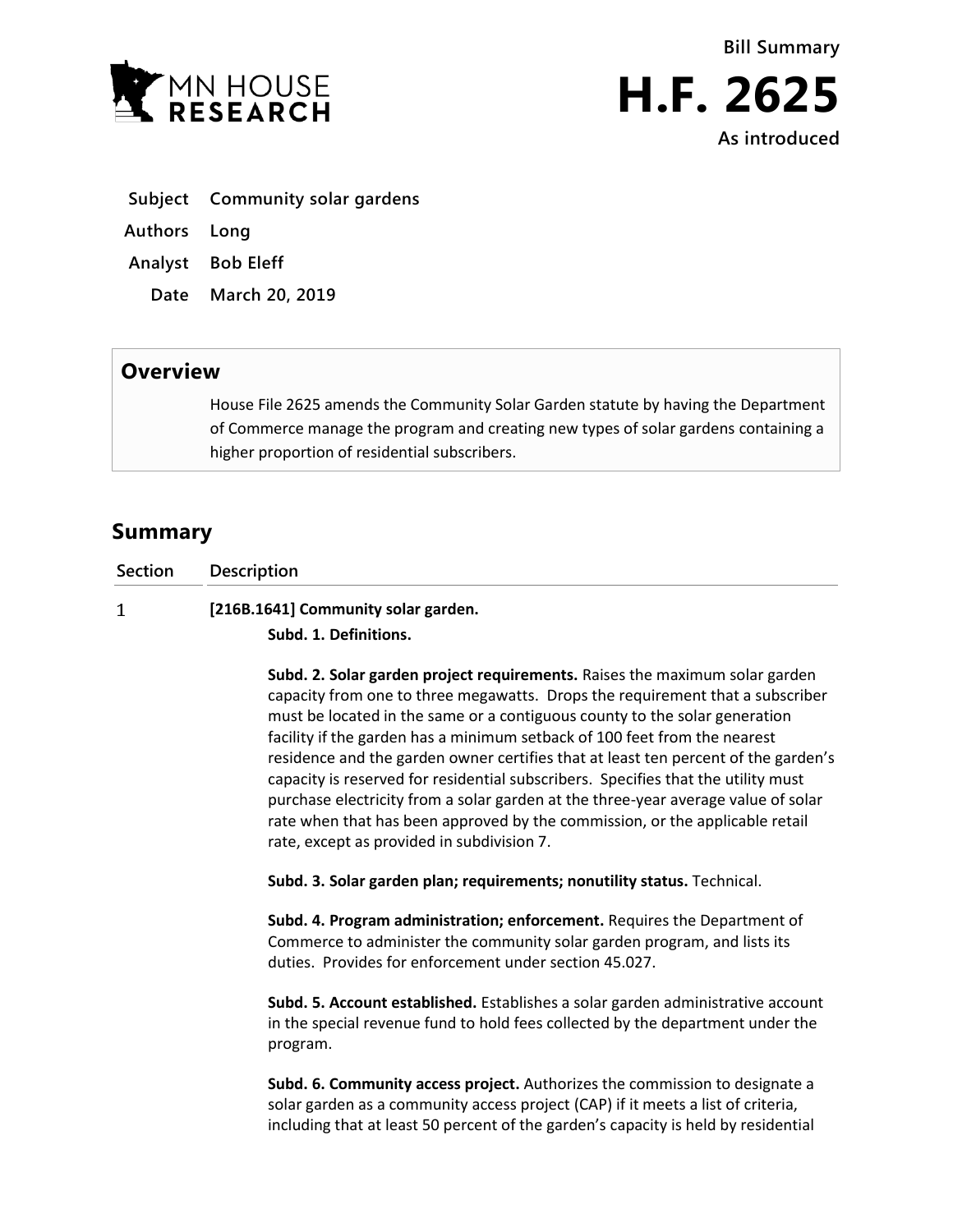### **Section Description**

subscribers, and that the garden owner does not discriminate against potential subscribers based on income or credit score.

**Subd. 7. Community access project; financial arrangements.** Provides that a garden designated by the commission as a community access project must purchase all electricity generated by the solar garden at the utility's retail rate. Limits the amount of required deposits a utility can require of the CAP owner to no more than one cent per watt of the CAP's generating capacity. Provides that all Renewable Energy Credits belong to subscribers unless the operator contracts to sell them and discloses that fact to a subscriber at the time a subscription is entered into.

**Subd. 8. Community access project; reporting.** Lists information a CAP owner must include in an annual report to subscribers and the participating utility.

**Subd. 9. Commission order.** Requires the commission to issue an order incorporating the provisions of this section within 180 days of the effective date of this act.

### $\overline{2}$ **[216B.243] Low-Income Home Energy Assistance Program (LIHEAP) community solar garden grant program.**

**Subd. 1. Establishment; purpose.** Establishes a grant program in the Department of Commerce to award grants promoting the development of LIHEAP solar gardens in partnership with community action agencies.

**Subd. 2. Eligibility.** Establishes eligibility criteria to receive a grant: (1) solar garden capacity of 500 kW or less; (2) all subscribers are residential customers who received LIHEAP grants in the past year; and (3) the garden is managed by a community action agency or an organization under contract to the department to disburse LIHEAP grants.

**Subd. 3. Application process.** Requires the commissioner to develop administrative procedures governing the application and grant award process.

**Subd. 4. Application content.** Specifies required application information.

**Subd. 5. Limitations.** Limits a grant to 95 percent of the total cost of developing a CAP.

**Subd. 6. Eligible expenditures.** Provides that grants may be expended to finance, purchase, and install CAP facilities.